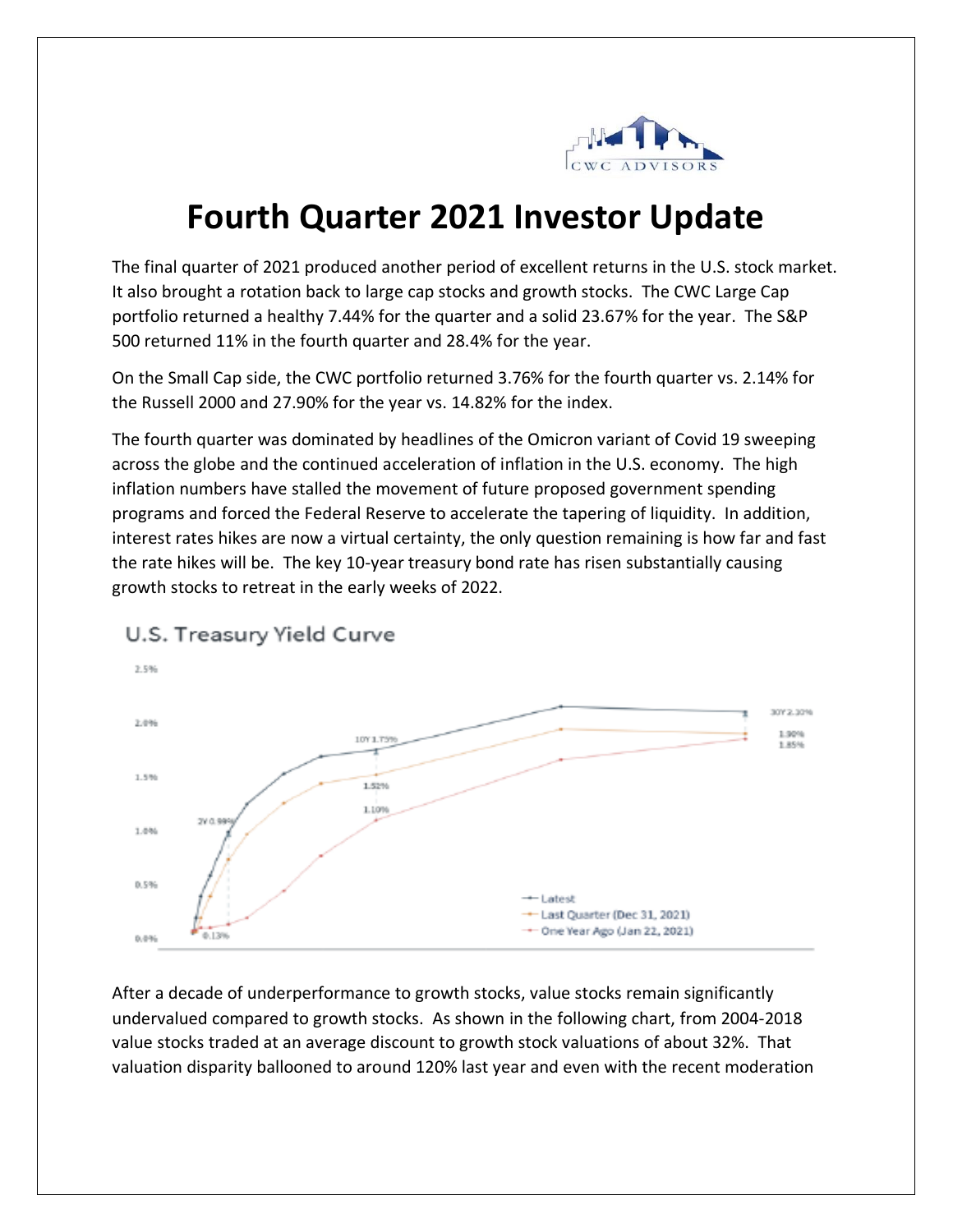remains near 100%. This makes us hopeful that value stocks will continue to outperform growth stocks.



As the U.S. economy continues to reopen post pandemic, GDP growth remains strong and importantly, S&P500 earnings remain strong. Supply chain issues and lack of available labor has caused disruptions in most businesses, but most company's ability to raise prices has more than made up cost overruns. This is one reason our inflation numbers have been high.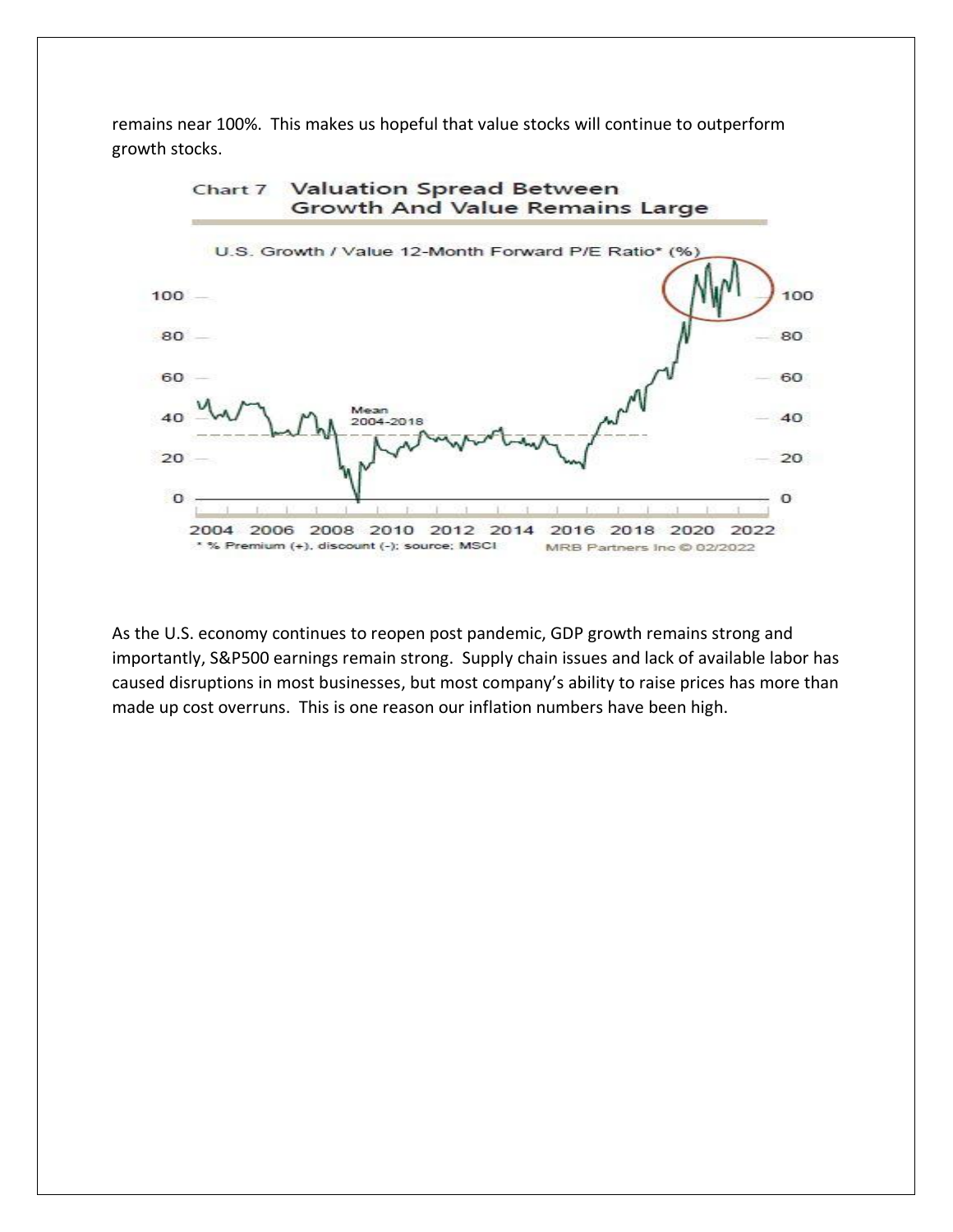Market and Economic Chartbook | January 25, 2022



So far in 2022, markets have been extremely volatile and predominantly negative. As of January 24<sup>th,</sup> the only S&P sector with a positive return is energy. We expect continued volatility as this year will make some major changes in some long-term trends that have fueled the markets higher. First, Interest rates have been trending down for decades and 2022 will undoubtedly see rising interest rate for the entire year and rates hikes will likely continue into 2023 and 2024. Second, the avalanche of liquidity provided by the Federal Reserve and the U.S. government will slow dramatically. Third and most important, corporate earnings will likely remain strong in 2022, but after the economy is fully reopen, the rate of growth will likely return to a long-term trend of 2%-ish. Even though earnings will still be rising, the market doesn't particularly care for decelerating growth.

Source: Refinitiv 0.2022 Clearnomi